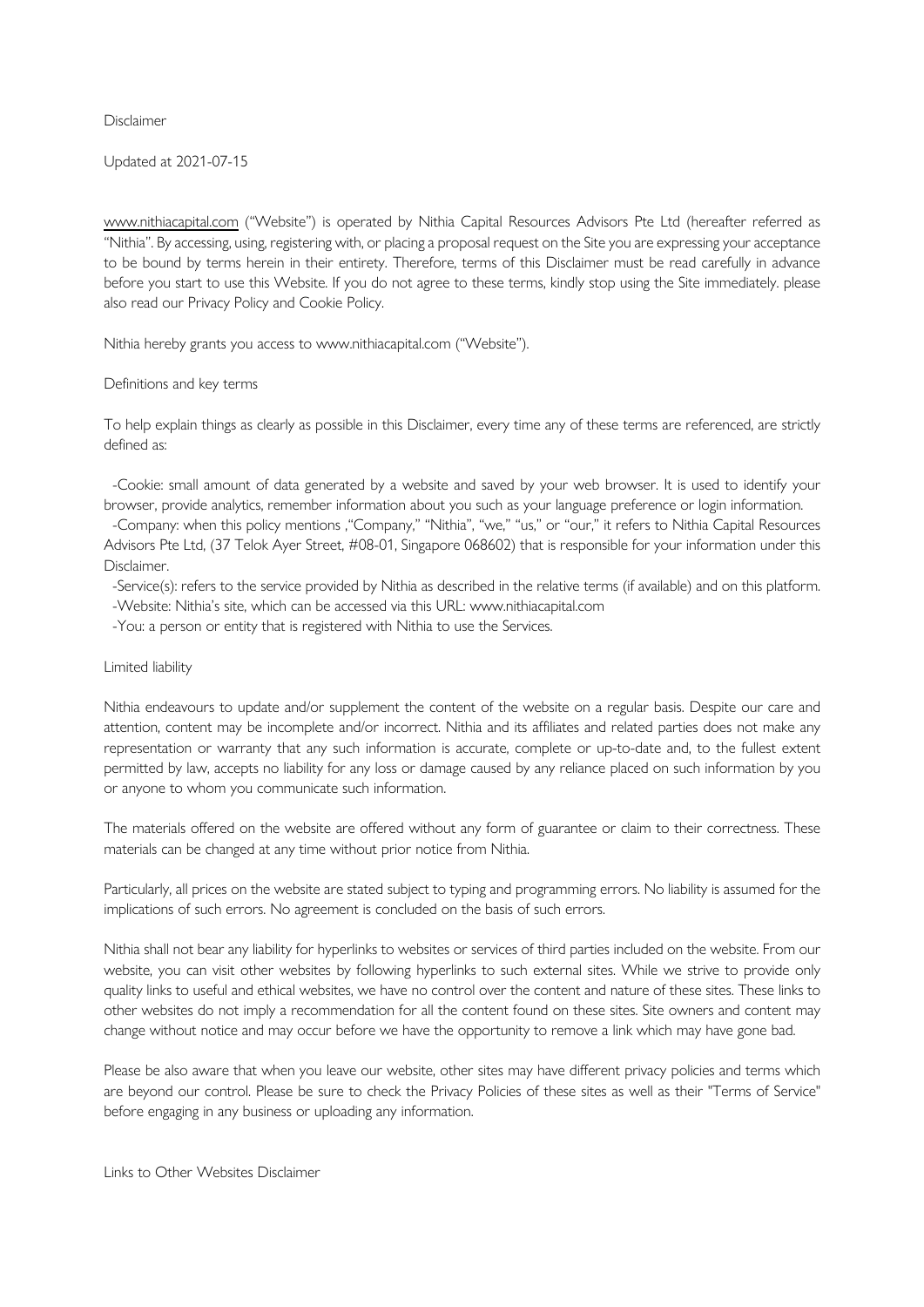This Disclaimer applies only to the Services. The Services may contain links to other websites not operated or controlled by Nithia. We are not responsible for the content, accuracy or opinions expressed in such websites, and such websites are not investigated, monitored or checked for accuracy or completeness by us. Please remember that when you use a link to go from the Services to another website, our Privacy Policy is no longer in effect. Your browsing and interaction on any other website, including those that have a link on our platform, is subject to that website's own rules and policies. Such third parties may use their own cookies or other methods to collect information about you. If You click on a third party link, You will be directed to that third party's site. We strongly advise You to review the Privacy Policy and Terms of every site You visit.

We have no control over and assume no responsibility for the content, privacy policies or practices of any third party sites or services.

### Errors and Omissions Disclaimer

Nithia is not responsible for any content, code or any other imprecision.

### Nithia does not provide warranties or guarantees.

In no event shall Nithia be liable for any special, direct, indirect, consequential, or incidental damages or any damages whatsoever, whether in an action of contract, negligence or other tort, arising out of or in connection with the use of the Service or the contents of the Service. Nithia reserves the right to make additions, deletions, or modifications to the contents on the Service at any time without prior notice.

#### General Disclaimer

The Nithia Service and its contents are provided "as is" and "as available" without any warranty or representations of any kind, whether express or implied. Nithia is a distributor and not a publisher of the content supplied by third parties; as such, Nithia exercises no editorial control over such content and makes no warranty or representation as to the accuracy, reliability or currency of any information, content, service or merchandise provided through or accessible via the Nithia Service. Without limiting the foregoing, Nithia specifically disclaims all warranties and representations in any content transmitted on or in connection with the Nithia Service or on sites that may appear as links on the Nithia Service, or in the products provided as a part of, or otherwise in connection with, the Nithia Service, including without limitation any warranties of merchantability, fitness for a particular purpose or non-infringement of third party rights. No oral advice or written information given by Nithia or any of its affiliates, employees, officers, directors, agents, or the like will create a warranty. Price and availability information is subject to change without notice. Without limiting the foregoing, Nithia does not warrant that the Nithia Service will be uninterrupted, uncorrupted, timely, or error-free.

### Copyright Disclaimer

All intellectual property rights concerning these materials are vested in Nithia. Copying, distribution and any other use of these materials is not permitted without the written permission of Nithia, except and only to the extent otherwise provided in regulations of mandatory law (such as the right to quote), unless otherwise stated for certain materials.

# Your Consent

We've updated our Disclaimer to provide you with complete transparency into what is being set when you visit our site and how it's being used. By using our website, registering an account, or making a purchase, you hereby consent to our Disclaimer and agree to its terms.